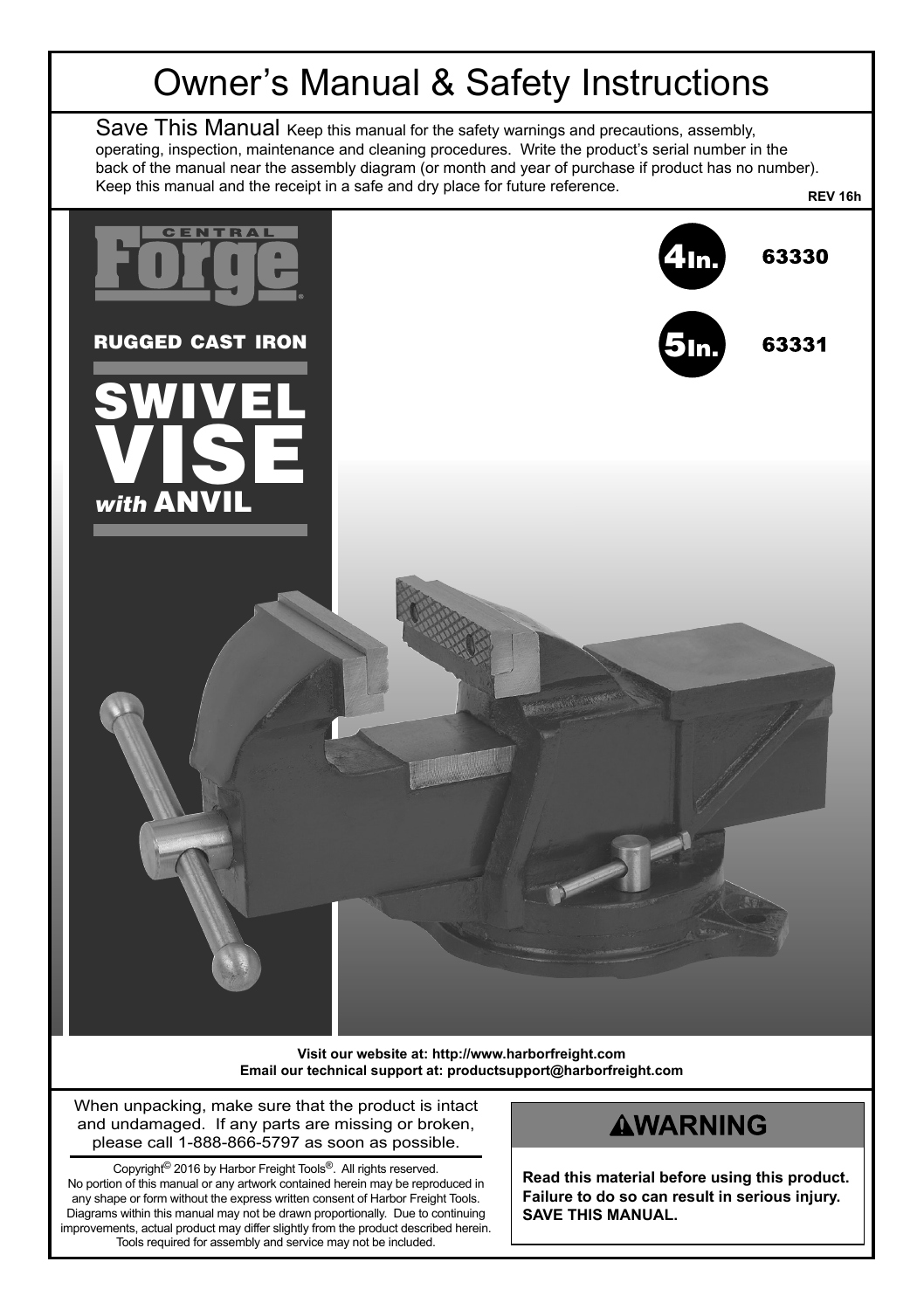## **Specifications**

| <b>Item</b> | 63330               | 63331                      |  |
|-------------|---------------------|----------------------------|--|
| Base        | 360° Swivel Base    |                            |  |
| Jaw Opening | 4" Maximum          | 5" Maximum                 |  |
| Anvil Size  | 2-3/4" L x 2-3/4" W | 3-11/16" L x 3-1/2" W      |  |
| Base        | 4-15/16" x 4-15/16" | $5 - 3/4" \times 5 - 3/4"$ |  |

## **Important Safety Information**

- 1. Mount before use according to these instructions. Improper mounting can create hazards.
- 2. Wear ANSI-approved safety goggles and heavy-duty work gloves during mounting and use.
- 3. Keep work area clean and well lit.
- 4. Keep bystanders out of the area during use.
- 5. Before drilling holes, check for hidden utility lines in drilling path.
- 6. Do not use when tired or when under the influence of alcohol, drugs or medication.
- 7. This product is not a toy. Do not allow children to play with or near this item.
- 8. Use as intended only.
- 9. Inspect before every use; do not use if parts are loose or damaged.
- 10. Do not exceed listed weight capacity. **Be aware of dynamic loading!** Sudden load movement may briefly create excess load causing product failure.
- 11. Maintain product labels and nameplates. These carry important safety information. If unreadable or missing, contact Harbor Freight Tools for a replacement.
- 12. When working with the Anvil, do not strike with a hardened tool. It could chip the Anvil and/or the tool.
- 13. Damage could occur to your vise and/or workpiece if you overtighten the Handle.



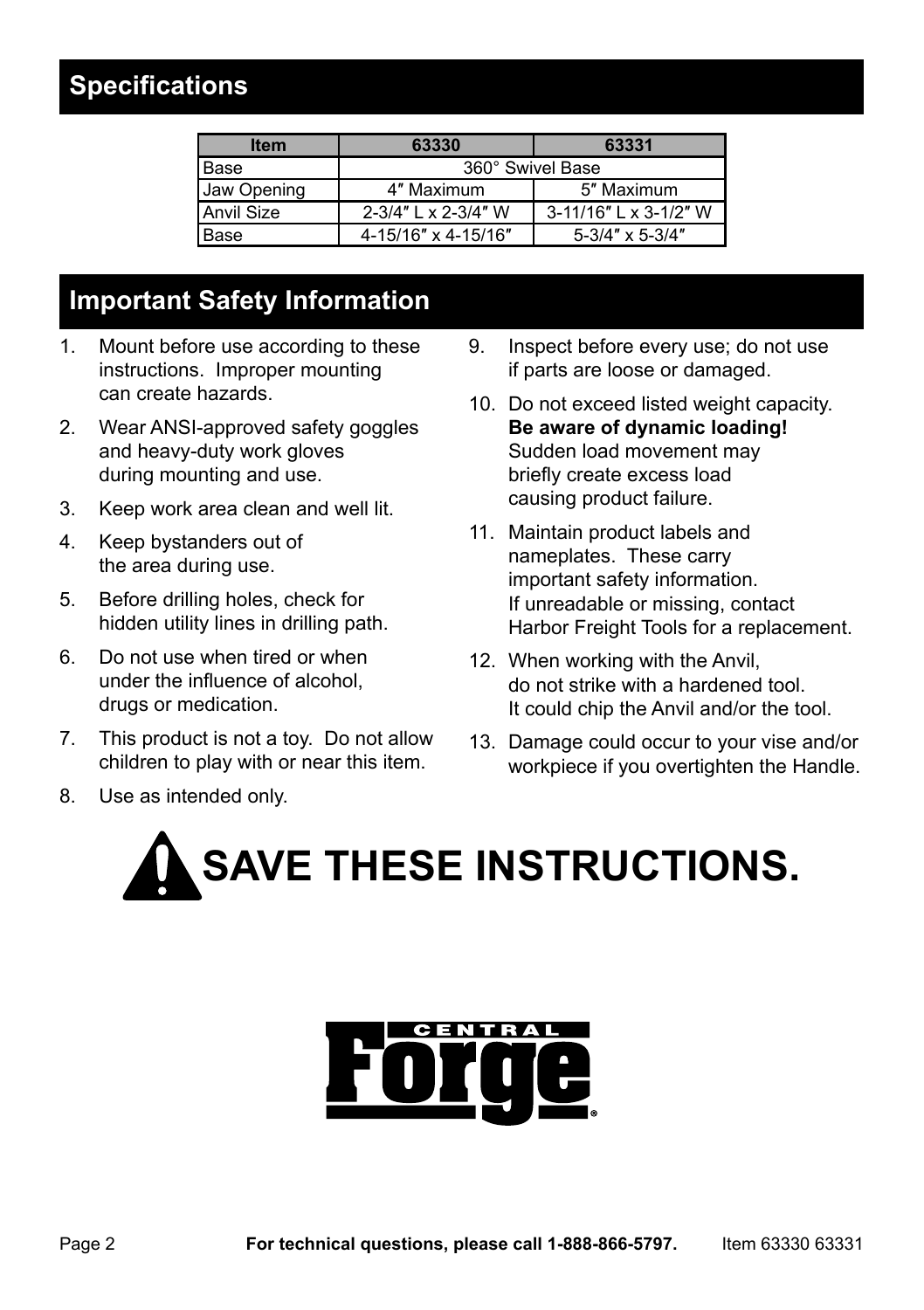## **Mounting Instructions**

- 1. Use the mounting holes on the Base as a template to mark drill points. Set the Vise flat on the workbench so that the mounting holes are positioned as desired. With a pencil, mark the points at which to fasten the Vise onto the workbench. Set the Vise aside.
- 2. Drill holes of the appropriate size (where previously marked with a pencil) through the top of the workbench.

**WARNING!** Before drilling holes, check for hidden electrical wires or cords in drilling path.

3. Carefully set the Base with the Mounting Holes corresponding to the holes previously drilled through the top of the workbench.

**Note:** Mounting bolt diameter should fit mounting holes. Mounting bolt length is based on workbench thickness.

4. Insert hardened steel bolts (not provided), of the appropriate diameter and length, downward through the Base and the workbench. Secure the mounting bolts with the appropriate washers and nuts.

## **Operation Instructions**

- 1. Loosen the two Base Handles to allow the Base to pivot. Tighten the Base Handles before working.
- 2. Turn the Handle counterclockwise to open the Jaws of the Vise.
- 3. Place the workpiece inside the Jaws.
- 4. Tighten Jaws against the workpiece by turning the Handle clockwise until it is held securely inside the Jaws.

#### **Maintenance**

- 1. Keep the moving parts lubricated. Wipe off any lubricant on the Handles and Jaws.
- 2. Keep the Jaws clean.
- 3. The jaws can be removed for cleaning and are replaceable. Each is held on by two cap screws.
- 4. Check and tighten the mounting screws/bolts to be sure the vise has not loosened from its mounting.

## **PLEASE READ THE FOLLOWING CAREFULLY**

THE MANUFACTURER AND/OR DISTRIBUTOR HAS PROVIDED THE PARTS LIST AND ASSEMBLY DIAGRAM IN THIS DOCUMENT AS A REFERENCE TOOL ONLY. NEITHER THE MANUFACTURER OR DISTRIBUTOR MAKES ANY REPRESENTATION OR WARRANTY OF ANY KIND TO THE BUYER THAT HE OR SHE IS QUALIFIED TO MAKE ANY REPAIRS TO THE PRODUCT, OR THAT HE OR SHE IS QUALIFIED TO REPLACE ANY PARTS OF THE PRODUCT. IN FACT, THE MANUFACTURER AND/OR DISTRIBUTOR EXPRESSLY STATES THAT ALL REPAIRS AND PARTS REPLACEMENTS SHOULD BE UNDERTAKEN BY CERTIFIED AND LICENSED TECHNICIANS, AND NOT BY THE BUYER. THE BUYER ASSUMES ALL RISK AND LIABILITY ARISING OUT OF HIS OR HER REPAIRS TO THE ORIGINAL PRODUCT OR REPLACEMENT PARTS THERETO, OR ARISING OUT OF HIS OR HER INSTALLATION OF REPLACEMENT PARTS THERETO.